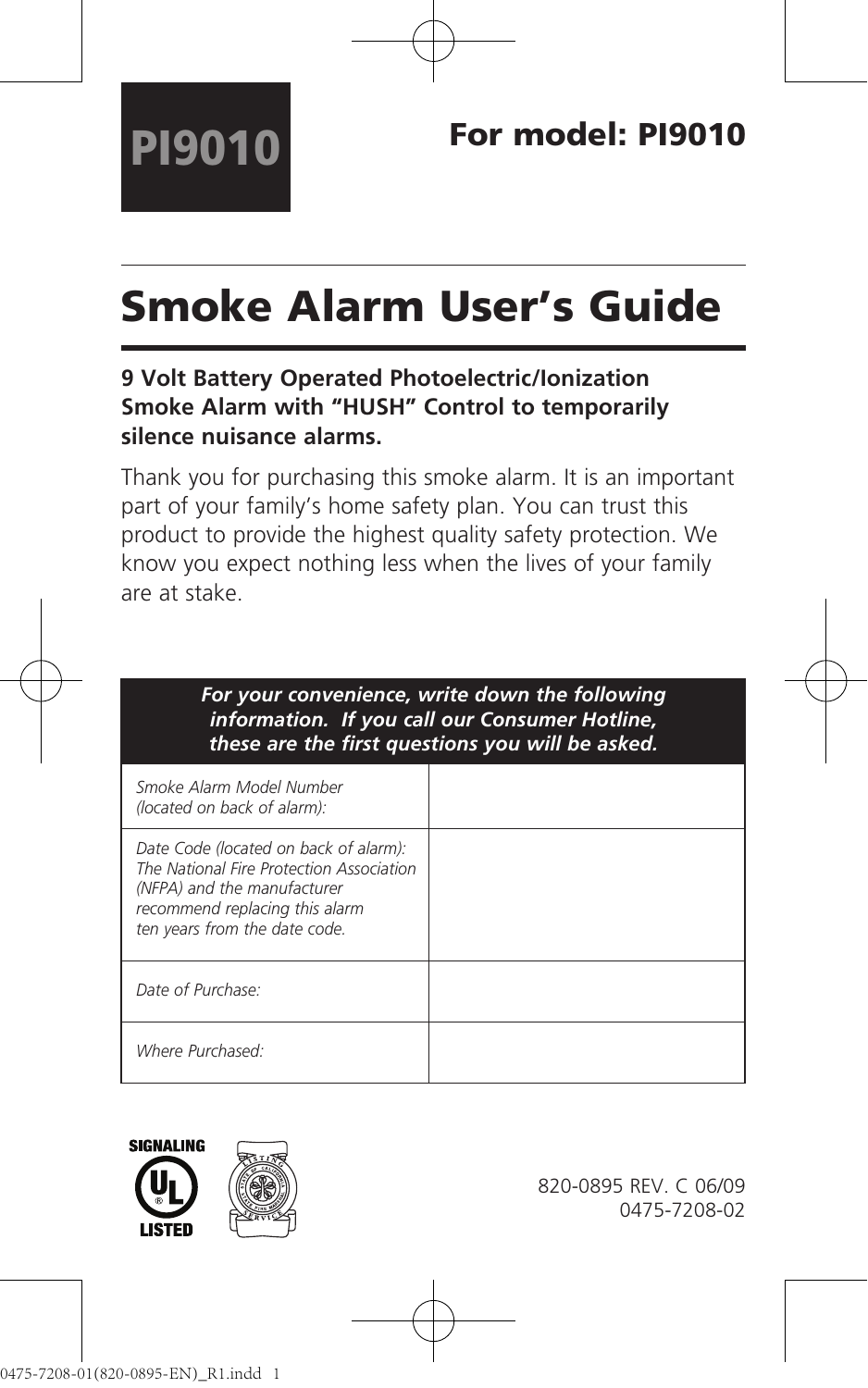The Ion portion of this alarm detects products of combustion using the ionization technique. It contains 0.9 microcurie of Americium 241, a radioactive material (see section 9). Distributed under U.S. NRC License No. 32-23858-01E. Manufactured in compliance with U.S. NRC safety criteria in 10 CFR 32.27. The purchaser is exempt from any regulatory requirements. Do not try to repair the smoke alarm yourself. Refer to the instructions in section 12 for service.

#### **WARNING! BATTERY DOOR WILL NOT CLOSE UNLESS BATTERY IS PRESENT. REMOVAL OF BATTERY WILL RENDER THE SMOKE ALARM INOPERATIVE.**

#### **IMPORTANT! READ ALL INSTRUCTIONS BEFORE INSTALLATION AND KEEP THIS MANUAL NEAR THE ALARM FOR FUTURE REFERENCE.**

## **CONTENTS OF THIS MANUAL**

- **1 -- RECOMMENDED LOCATIONS FOR SMOKE ALARMS**
- **2 -- LOCATIONS TO AVOID**
- **3 -- INSTALLATION INSTRUCTIONS**
- **4 -- OPERATION AND TESTING**
- **5 -- NUISANCE ALARMS**
- **6 -- MAINTENANCE**
- **7 -- LIMITATIONS OF SMOKE ALARMS**
- **8 -- GOOD SAFETY HABITS**
- **9 -- NRC INFORMATION**
- **10 -- NFPA PROTECTION STANDARD 72**
- **11 -- CAUTION (AS REQUIRED BY THE CALIFORNIA STATE FIRE MARSHAL)**
- **12 -- SERVICE AND WARRANTY**

# **1. RECOMMENDED LOCATIONS FOR SMOKE ALARMS**

- Locate the first alarm in the immediate area of the sleeping rooms. Try to monitor the exit path as the sleeping rooms are usually farthest from the exit. If more than one sleeping area exists, locate additional alarms in each sleeping area (See figure 3).
- Locate additional alarms to monitor any stairway as stairways act like chimneys for smoke and heat.
- Locate at least one alarm on every floor level.
- Locate an alarm in every sleeping room.
- Locate an alarm in every room where electrical appliances are operated (i.e. portable heaters or humidifiers).
- Locate an alarm in every room where someone sleeps with the door closed. The closed door may prevent an alarm not located in that room from waking the sleeper.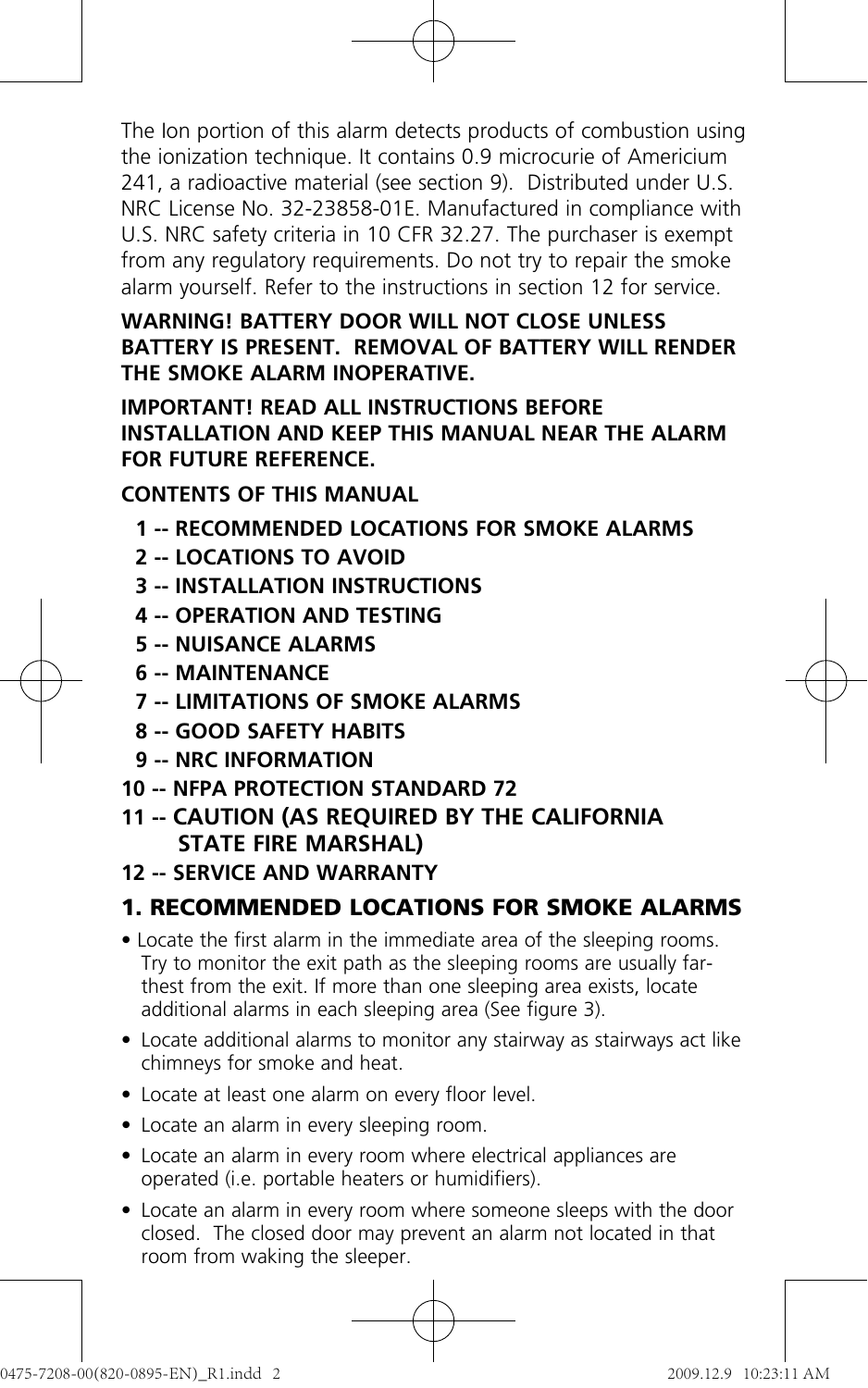• Smoke, heat, and combustion products rise to the ceiling and spread

- horizontally. Mounting the smoke alarm on the ceiling in the center of the room places it closest to all points in the room. Ceiling mounting is preferred in ordinary residential construction.
- For mobile home installation, select locations carefully to avoid thermal barriers that may form at the ceiling. For more details, see MOBILE HOME INSTALLATION below.
- When mounting an alarm on the ceiling, locate it at a minimum of 4" (10 cm) from the side wall (see figure 1).
- When mounting the alarm on the wall, use an inside wall with the top edge of the alarm at a minimum of  $4''$  (10 cm) and a maximum of 12" (30.5 cm) below the ceiling (see figure 1).
- Put smoke alarms at both ends of a hallway or large room if the hallway or room is more than 30 ft (9.1 m) long. For large rooms, one smoke alarm is recommended for every 500 square feet of floor space.
- In homes that are not well insulated. extreme heat or cold can be transferred from the outside to the inside through poorly insulated walls and roof. This may create a thermal barrier which can prevent the smoke from reaching an alarm mounted on the ceiling. If you are not sure about the insulation in your home, or if you notice that the outer walls and ceiling are either hot or cold, install the alarm on an inside wall. In such homes, install the smoke alarm with the top edge of the alarm at a minimum of 4" (10 cm) and a maximum of 12" (30.5 cm) below the ceiling (see figure 1).
- Install Smoke Alarms on sloped, peaked or cathedral ceilings at or within 3ft (0.9m) of the highest point (measured horizontally). NFPA 72 states: "Smoke alarms in rooms with ceiling slopes greater than 1 ft in 8 ft (.3m in 2.4 m) horizontally shall be located on the high side

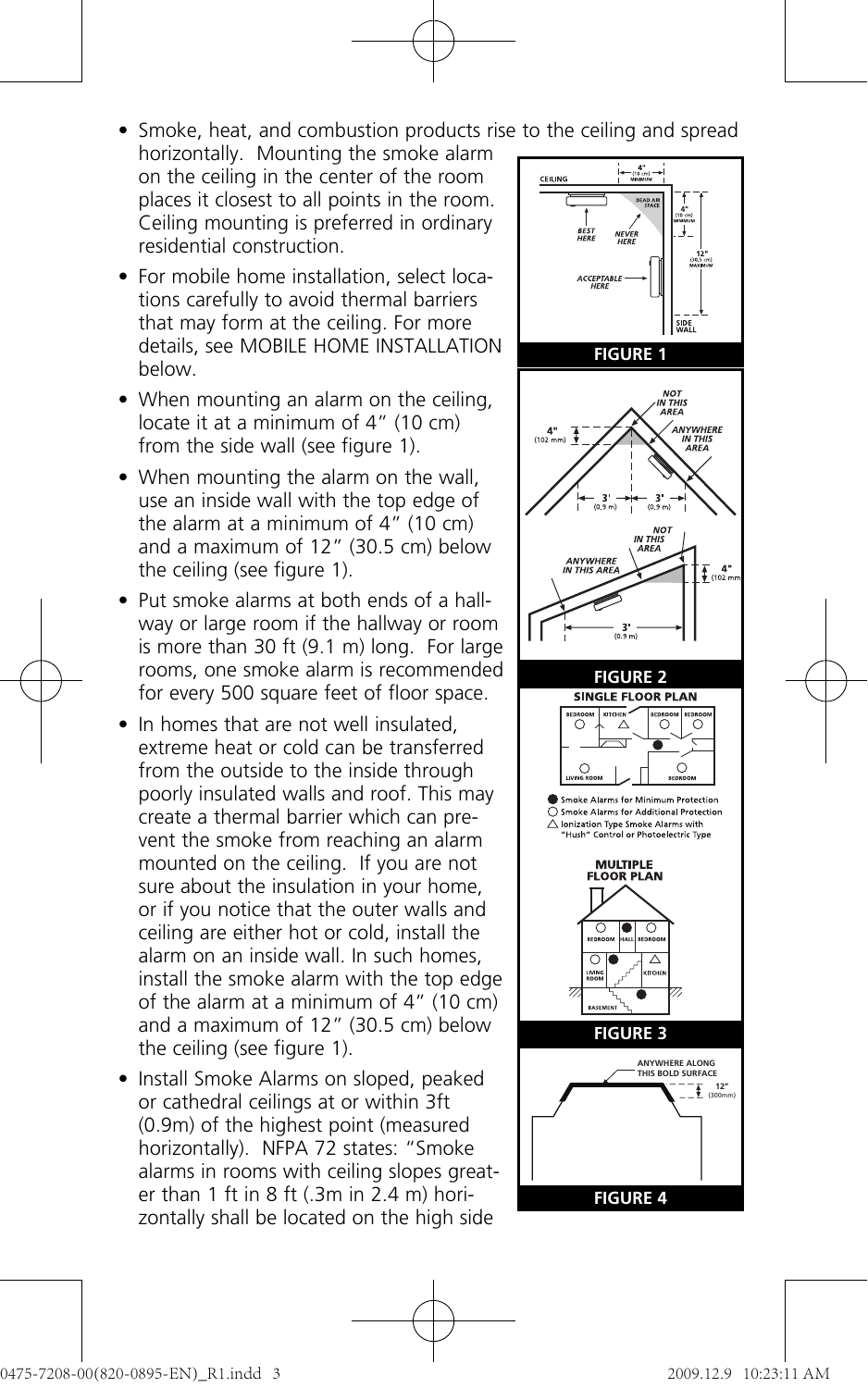of the room." NFPA 72 states: "A row of detectors shall be spaced and located within 3 ft (0.9m) of the peak of the ceiling measured horizontally" (see figure 2).

• Install Smoke Alarms on tray-shaped ceilings (coffered ceilings) on the highest portion of the ceiling or on the sloped portion of the ceiling within 12" (305mm) vertically down from the highest point (see figure 4).

## **Mobile Home Installation**

Modern mobile homes have been designed and built to be energy efficient. Install smoke alarms as recommended above (refer to RECOMMENDED LOCATIONS and Figures 1 and 2). In older mobile homes that are not well insulated compared to present standards, extreme heat or cold can be transferred from the outside to the inside through poorly insulated walls and roof. This may create a thermal barrier which can prevent the smoke from reaching an alarm mounted on the ceiling. In such units, install the smoke alarm on an inside wall with the top edge of the alarm at a minimum of 4" (10cm) and a maximum of 12" (30.5cm) below the ceiling (see figure 1).

If you are not sure about the insulation in your mobile home, or if you notice that the outer walls and ceiling are either hot or cold, install the alarm on an inside wall. For minimum protection, install at least one alarm close to the sleeping rooms. For additional protection, see SINGLE FLOOR PLAN in figure 2.

#### **WARNING: TEST YOUR SMOKE ALARM OPERATION AFTER RV OR MOBILE HOME VEHICLE HAS BEEN IN STORAGE, BEFORE EACH TRIP AND AT LEAST ONCE A WEEK DURING USE.**

## **2. LOCATIONS TO AVOID**

- In the garage. Products of combustion are present when you start your automobile.
- Less than 4" (10cm) from the peak of an "A" frame type ceiling.
- In an area where the temperature may fall below 40°F or rise above 100ºF, such as garages and unfinished attics; this should also include electrical boxes exposed to these environments.
- In dusty areas. Dust particles may cause nuisance alarm or failure to alarm.
- In very humid areas. Moisture or steam can cause nuisance alarms.
- In insect-infested areas.
- Smoke alarms should not be installed within 3 ft (.9m) of the following: the door to a kitchen, the door to a bathroom containing a tub or shower, forced air supply ducts used for heating or cooling, ceiling or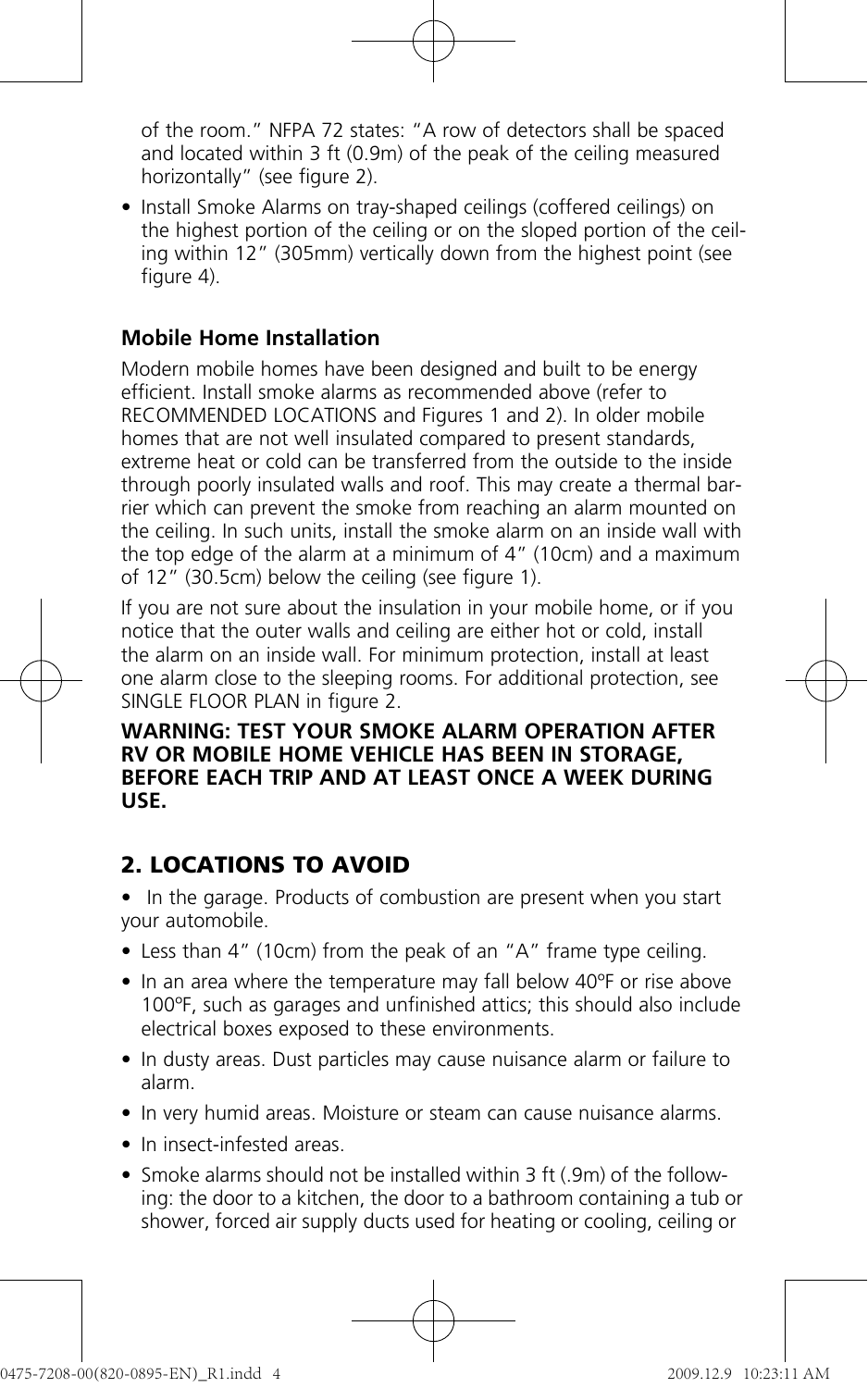whole house ventilating fans, or other high air flow areas.

- Kitchens. Normal cooking may cause nuisance alarms. If a kitchen alarm is desired, it should have an alarm silence feature or be a photoelectric type.
- Near fluorescent lights. Electronic "noise" may cause nuisance alarms.
- Smoke alarms are not to be used with detector guards unless the combination (alarm and guard) has been evaluated and found suitable for that purpose.

# **3. INSTALLATION INSTRUCTIONS**

#### **CAUTION: THIS UNIT IS SEALED. THE COVER IS NOT REMOVABLE!**

1. Remove the mounting plate from the back of the alarm by holding the mounting plate and twisting the alarm in the direction indicated by the "OFF" arrow on the alarm cover.



- 2. To insure aesthetic alignment of the alarm with the hallway or wall, the "A" line on the mounting plate should be parallel with the hallway when ceiling mounting or horizontal when wall mounting
- 3. After selecting the proper smoke alarm location as described in section 1, attach the mounting plate to the ceiling as shown in figure 4. For wall mounting see figure 4. Place mounting plate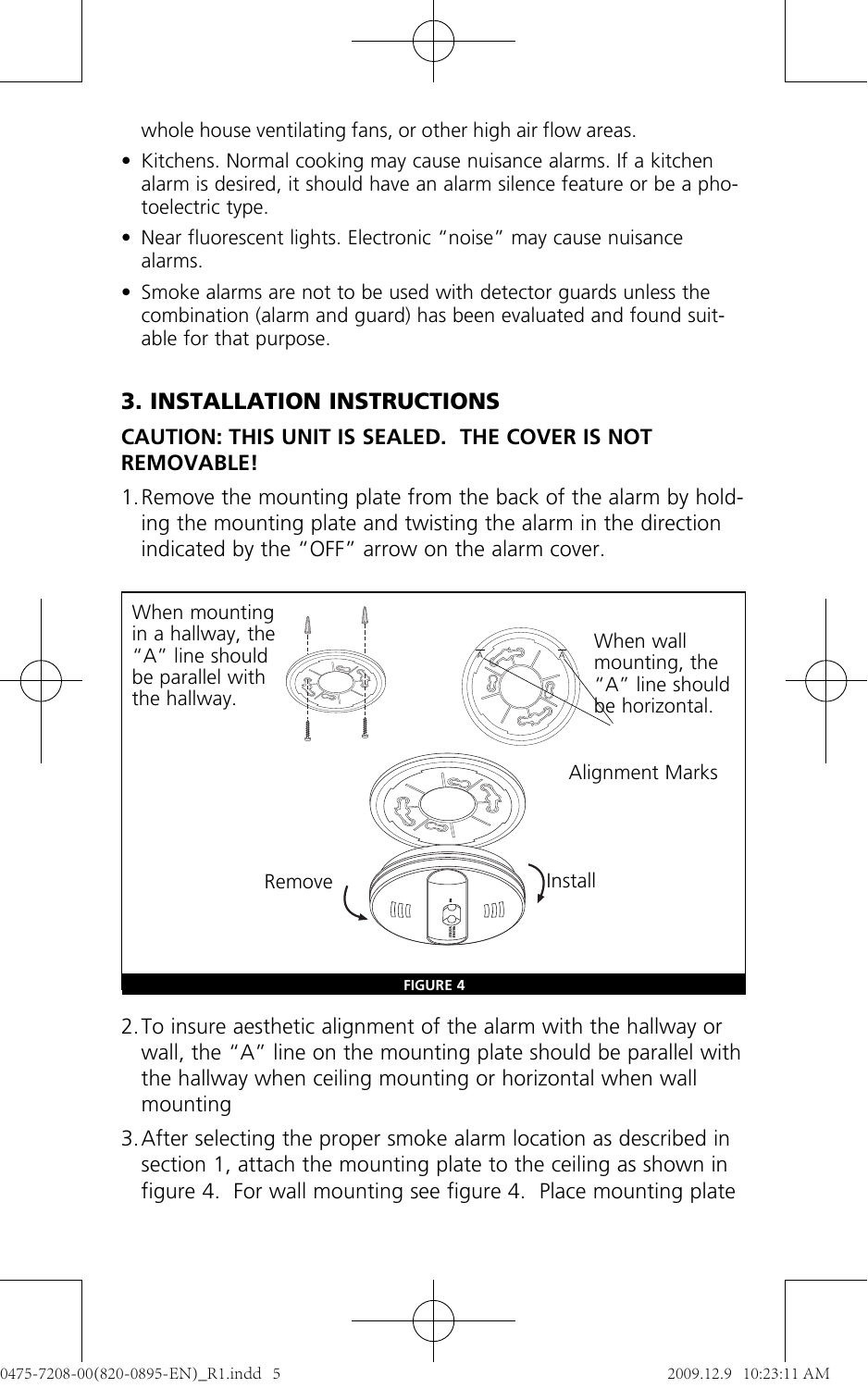

on the wall. Be sure the "A" line is horizontal. Use the screws and anchors provided to secure the mounting plate (use 3/16" drill bit for anchor holes).

4. Battery installation instructions are provided on the inside of the battery door.

To ensure proper installation of the smoke alarm battery, follow the instructions.

5. When installing the battery, press the battery reminder finger down into the battery compartment and install the battery (see figure 5).

#### **CAUTION! IF THE BATTERY REMINDER FINGER IS NOT HELD DOWN IN THE BATTERY COMPARTMENT BY THE BATTERY, THE BATTERY DOOR WILL NOT CLOSE AND THE UNIT WILL NOT ATTACH TO THE MOUNTING BRACKET.**

6. Install the alarm on the trim ring and rotate the alarm in the direction of the "ON" arrow on the cover until the alarm ratchets into place (this ratcheting function allows for aesthetic alignment).

**TAMPER RESIST FEATURE:** To make your smoke alarm tamper resistant, a tamper resist feature has been provided. Activate the tamper resist feature by breaking off the four posts in the square holes in the trim ring (see figure 6). When the posts are broken off, the tamper resist tab on the base is allowed to engage the mounting bracket. Rotate the alarm onto the trim ring until you hear the tamper resist tab snap into place, locking the alarm on the trim ring. Using the tamper resist feature will help deter children and others from removing the alarm from trim ring. NOTE: To remove the alarm when the tamper resist tab is engaged, press down on the tamper resist tab, and rotate the alarm off of the trim ring (see figure 6).

After installation, test your alarm by depressing and holding down the test button for at least 5 seconds. This should sound the alarm.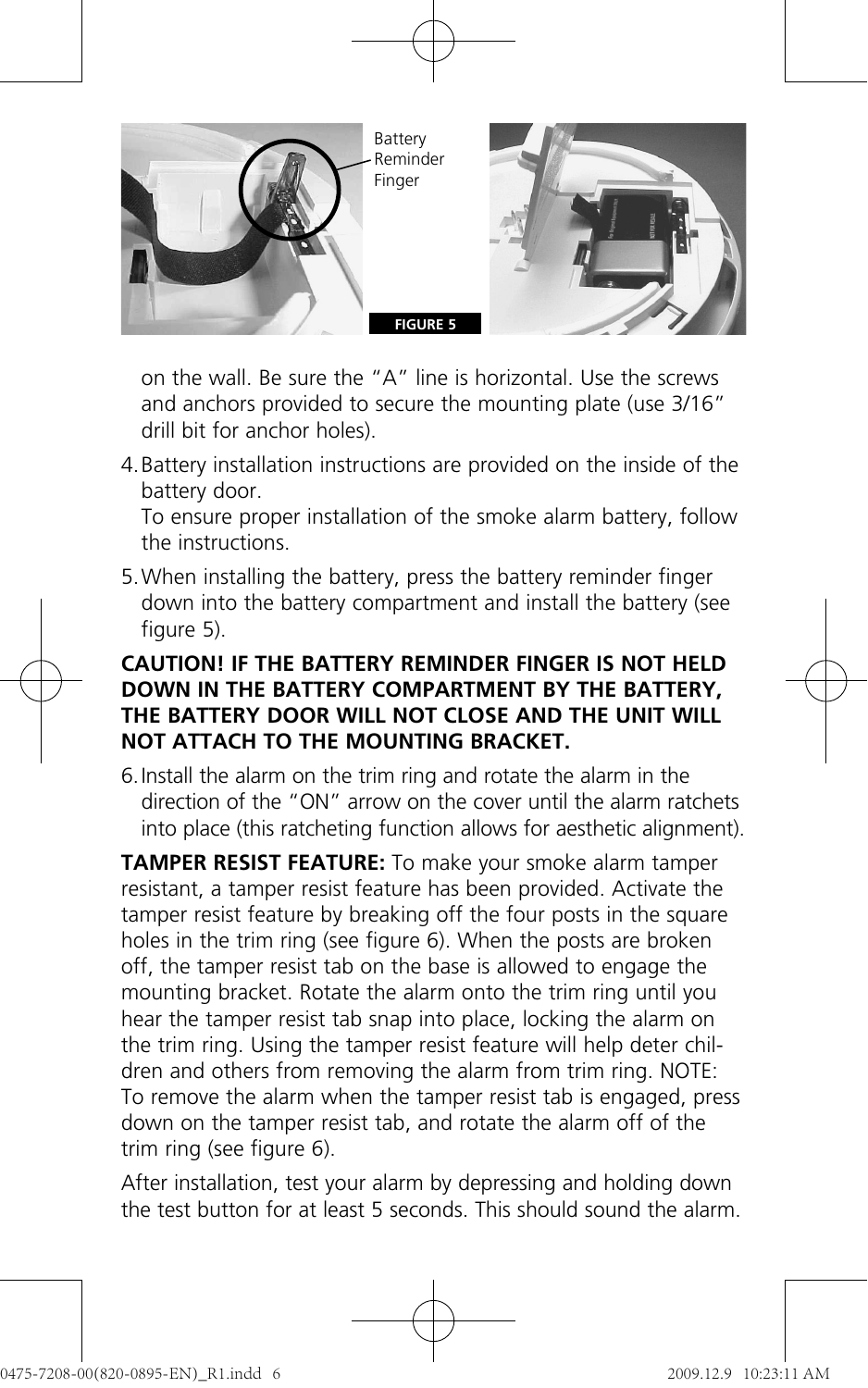OPERATION: The smoke alarm is operating once a fresh battery is installed and testing is complete. When products of combustion are sensed, the unit sounds a loud 85db pulsating alarm until the air is cleared.

#### **4. OPERATION AND TESTING**

HUSH CONTROL: The "HUSH" feature has the capability of



temporarily desensitizing the alarm circuit for approximately 10 minutes. This feature is to be used only when a known alarm condition, such as smoke from cooking activates the alarm. The smoke alarm is desensitized by pushing the "HUSH" button on the smoke alarm cover. If the smoke is not too dense, the alarm will silence immediately and the red LED will flash every 10 seconds for approximately 10 minutes. This indicates that the alarm is in a temporarily desensitized condition. The smoke alarm will automatically reset after approximately 10 minutes, and sound the alarm if smoke is still present. The "HUSH" feature can be used repeatedly until the air has been cleared of the condition causing the alarm.

#### **NOTE: DENSE SMOKE WILL OVERRIDE THE HUSH CONTROL FEATURE AND SOUND A CONTINUOUS ALARM.**

**CAUTION: BEFORE USING THE ALARM HUSH FEATURE, IDENTIFY THE SOURCE OF THE SMOKE AND BE CERTAIN A SAFE CONDITION EXISTS.**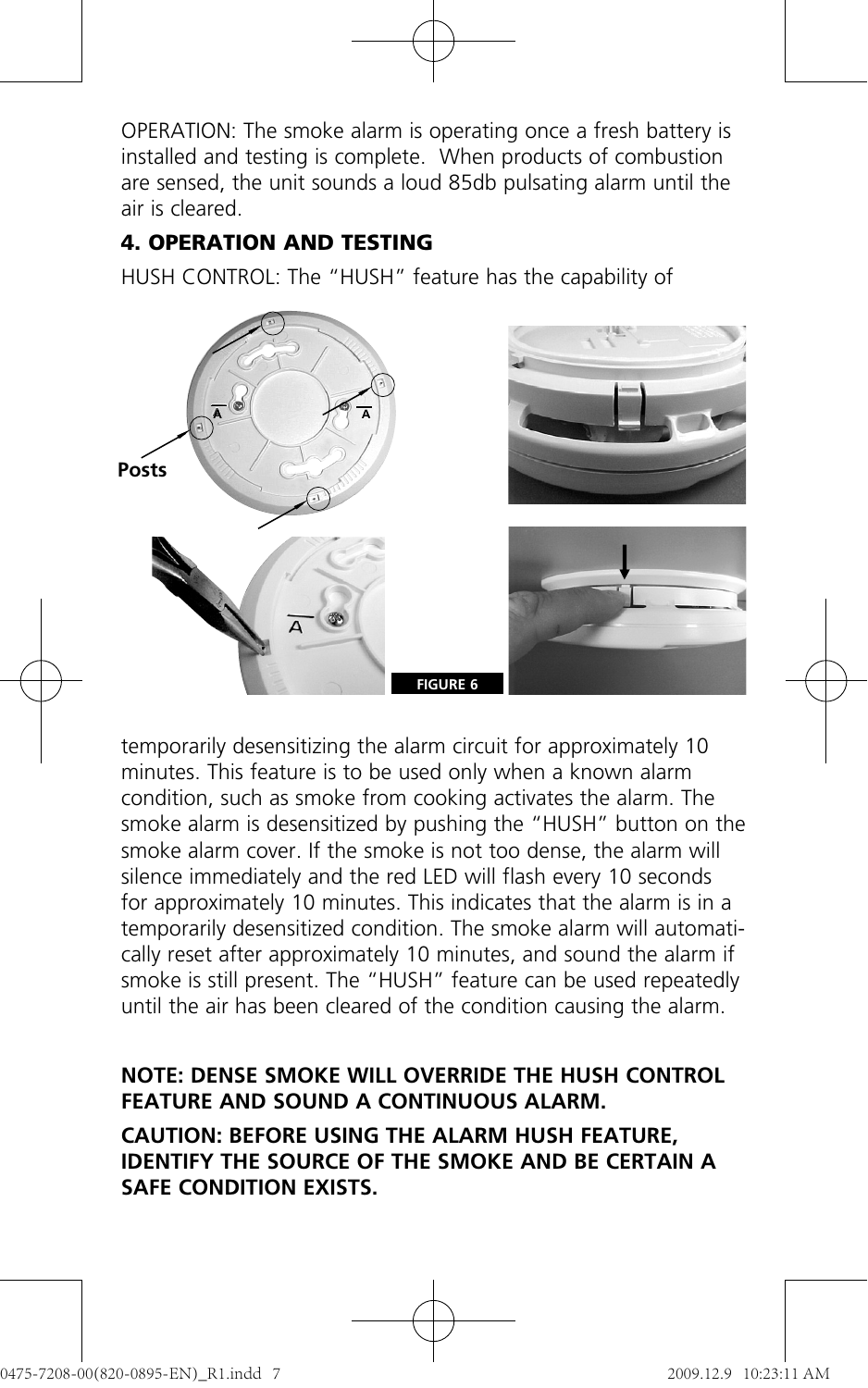LED INDICATOR: This smoke alarm is equipped with a red LED indicator. The red LED is located under the test button and has several modes of operation.

| <b>Standby Condition:</b> | The red LED will flash every 45<br>seconds to indicate that the smoke<br>alarm is operating properly.                                                                                                                  |
|---------------------------|------------------------------------------------------------------------------------------------------------------------------------------------------------------------------------------------------------------------|
| <b>Alarm Condition:</b>   | When the alarm senses products of<br>combustion and goes into alarm, the<br>red LED will flash rapidly (once every<br>second). The rapid flashing LED<br>and temporal alarm will continue<br>until the air is cleared. |
| <b>Hush Condition:</b>    | The red LED will flash every 10 seconds<br>as long as the alarm is in Hush mode.                                                                                                                                       |
|                           | Low Battery Condition: The red LED flash will be accompanied<br>by an audible chirp. Replace the battery<br>when this condition occurs                                                                                 |

SMOKE SENSING CHAMBER OPERATION: This alarm will "chirp" if any of the components in the smoke sensing chamber fail. This chirp will occur between the flashes of the red LED indicator light. (If the chirp occurs at the same time as the red LED flash, see section 6 for low battery information).

TESTING: Test by pushing the test button on the cover and hold it down for a minimum of 5 seconds. This will sound the alarm if the electronic circuitry and horn and battery are working. If no alarm sounds, the unit has defective batteries or other failure. DO NOT use an open flame to test your alarm, you could damage the alarm or ignite combustible materials and start a structure fire.

TEST THE ALARM WEEKLY TO ENSURE PROPER OPERATION. Erratic or low sound coming from your alarm may indicate a defective alarm, and it should be returned for service (see section 12).

## **NOTE: WEEKLY TESTING IS REQUIRED.**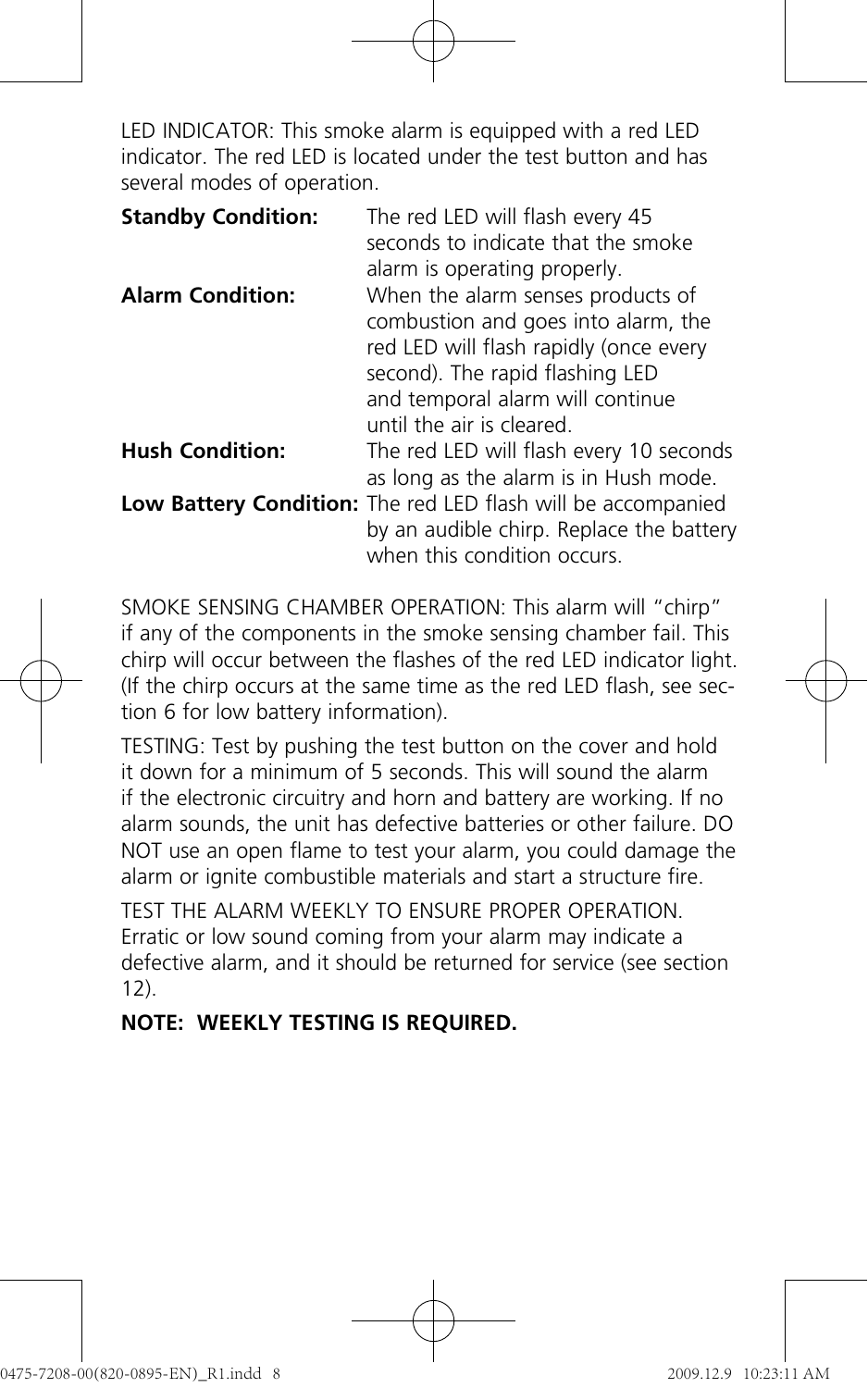## **5. NUISANCE ALARMS**

Smoke alarms are designed to minimize nuisance alarms. Cigarette smoke will not normally set off the alarm, unless the smoke is blown directly into the alarm. Combustion particles from cooking may set off the alarm if the alarm is located close to the cooking area. Large quantities of combustible particles are generated from spills or when broiling. Using the fan on a range hood which vents to the outside (non-recirculating type) will also help remove these combustible products from the kitchen.

If the alarm does sound, check for fires first. If a fire is discovered, get out and call the fire department. If no fire is present, check to see if one of the reasons listed in section 2 may have caused the alarm.

The model PI9010 has a "HUSH" control that is extremely useful in a kitchen area or other areas prone to nuisance alarms. For more information refer to section 4, OPERATION AND TESTING.

# **6. MAINTENANCE**

## **BATTERY REPLACEMENT**

If tamper resist feature has been used, refer to TAMPER RESIST FEATURE in section 3 for removal instructions.

To replace the battery, remove the alarm from the mounting plate by rotating the alarm in the direction of the "OFF" arrow on the cover (see section 3, figure 4).

The Model PI9010 Smoke Alarm is powered by a 9V alkaline battery (lithium batteries may also be used). A fresh battery should last for one year under normal operating conditions. This alarm has a low battery monitor circuit which will cause the alarm to "chirp" approximately every 45 seconds for a minimum of seven (7) days when the battery gets low. Replace the battery when this condition occurs.

#### **USE ONLY THE FOLLOWING 9 VOLT BATTERIES FOR SMOKE ALARM REPLACEMENT.**

| Alkaline Type: | ENERGIZER 522: DURACELL MN1604.    |
|----------------|------------------------------------|
|                | MX1604: GOLD PEAK 1604A: PANASONIC |
|                | 6AM6, 6AM-6, 6AM-6PL 6AM6X, and    |
|                | 6LR61(GA)                          |
| Lithium Type:  | ULTRALIFE U9VL-J                   |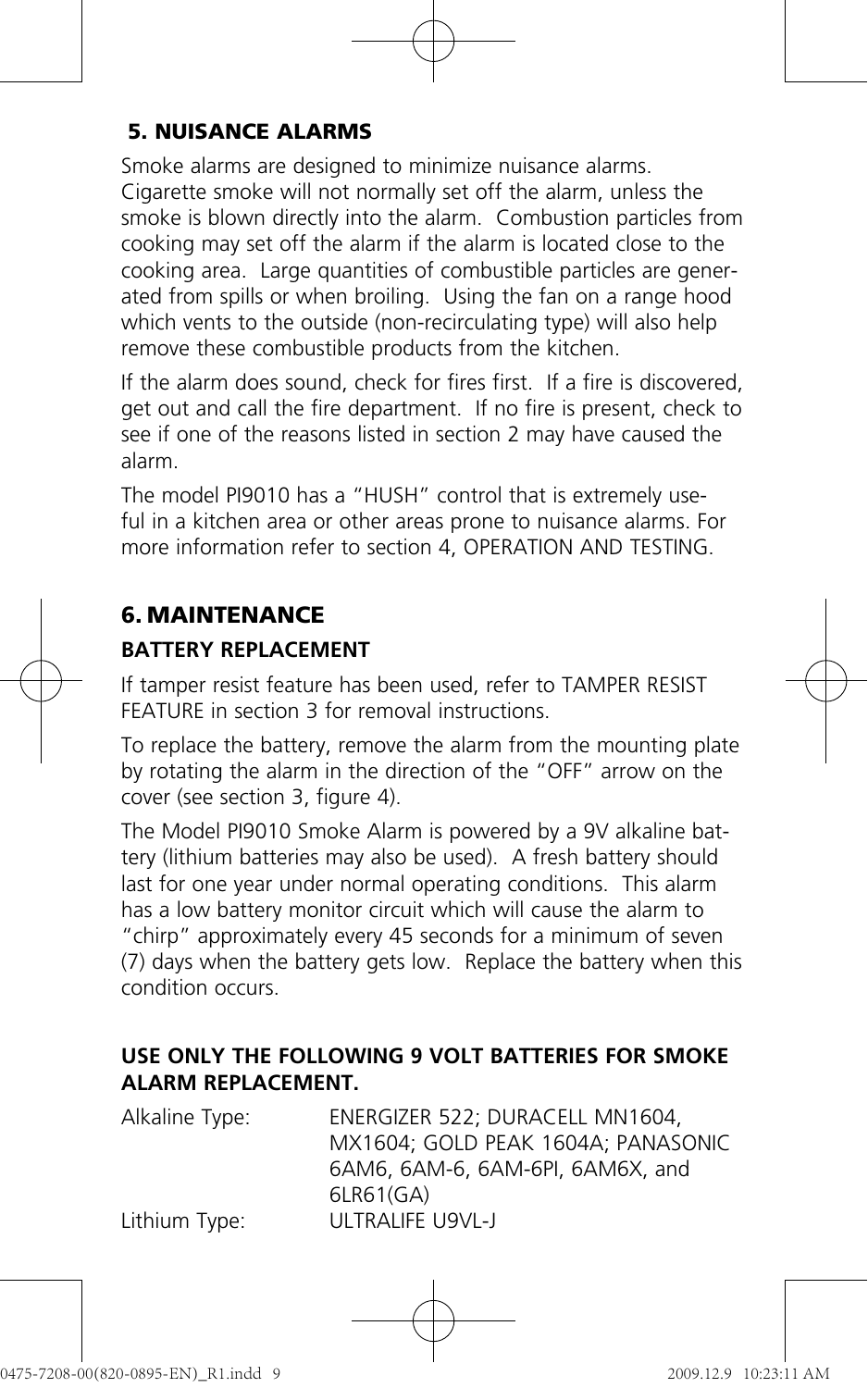#### **NOTE: WEEKLY TESTING IS REQUIRED.**

#### **WARNING!! USE ONLY THE BATTERIES SPECIFIED. USE OF DIFFERENT BATTERIES MAY HAVE A DETRIMENTAL EFFECT ON THE SMOKE ALARM.**

#### **CLEANING YOUR ALARM YOUR ALARM SHOULD BE CLEANED AT LEAST ONCE A YEAR**

To clean your alarm, remove it from the mounting bracket as outlined in the beginning of this section. You can clean the interior of your alarm (sensing chamber) by using compressed air or a vacuum cleaner hose and blowing or vacuuming through the openings around the perimeter of the alarm. The outside of the alarm can be wiped with a damp cloth. After cleaning, reinstall your alarm and test your alarm by using the test button. If cleaning does not restore the alarm to normal operation the alarm should be replaced.

# **7. LIMITATIONS OF SMOKE ALARMS**

## **WARNING: PLEASE READ CAREFULLY AND THOROUGHLY**

- NFPA 72 states: Life safety from fire in residential occupancies is based primarily on early notification to occupants of the need to escape, followed by the appropriate egress actions by those occupants. Fire warning systems for dwelling units are capable of protecting about half of the occupants in potentially fatal fires. Victims are often intimate with the fire, too old or young, or physically or mentally impaired such that they cannot escape even when warned early enough that escape should be possible. For these people, other strategies such as protection-in-place or assisted escape or rescue are necessary.
- Smoke alarms are devices that can provide early warning of possible fires at a reasonable cost; however, alarms have sensing limitations. Ionization sensing alarms may detect invisible fire particles (associated with fast flaming fires) sooner than photoelectric alarms. Photoelectric sensing alarms may detect visible fire particles (associated with slow smoldering fires) sooner than ionization alarms. Home fires develop in different ways and are often unpredictable. For maximum protection, Kidde recommends that both Ionization and Photoelectric alarms be installed.
- A battery powered alarm must have a battery of the specified type, in good condition and installed properly.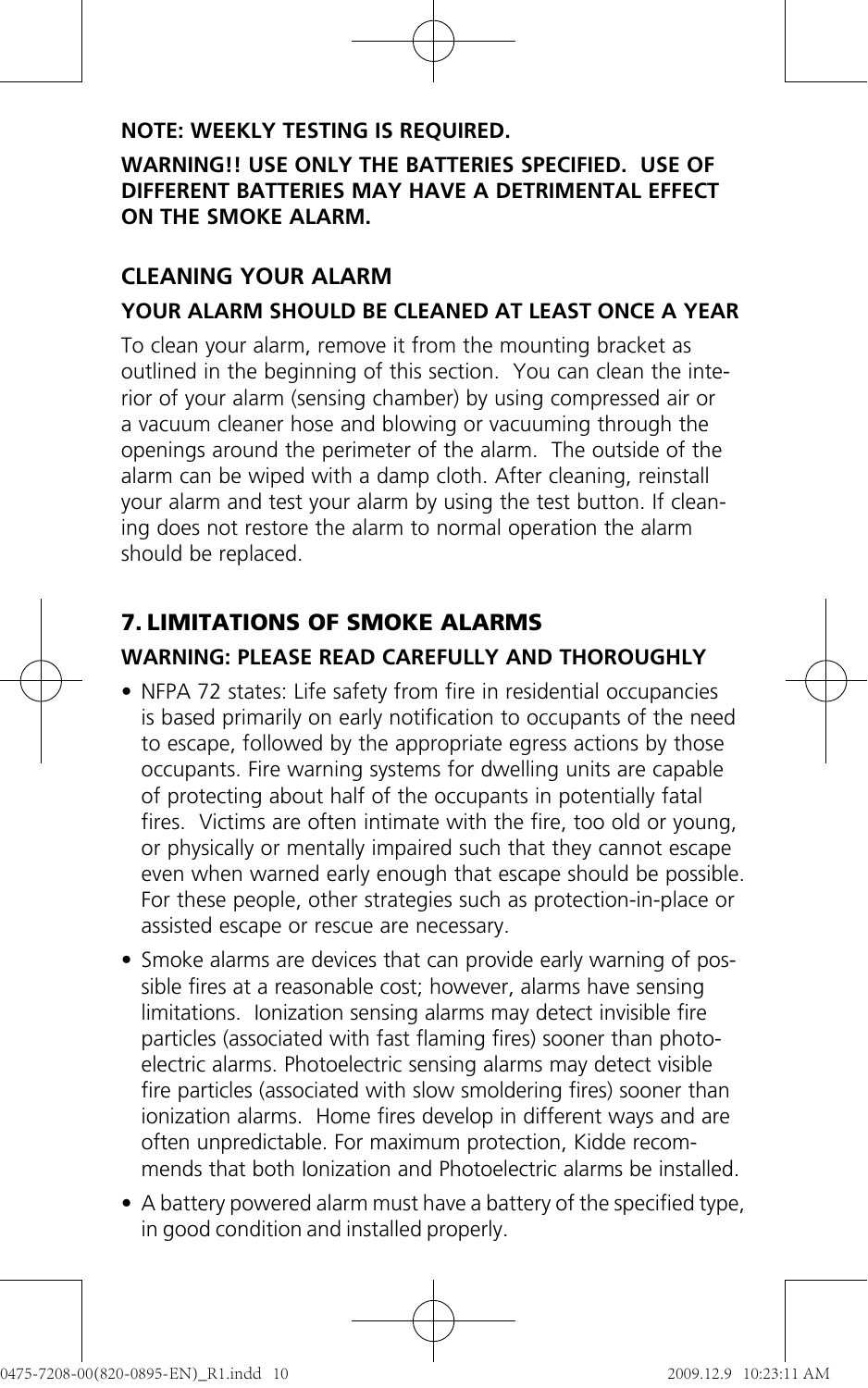- AC powered alarms (without battery backup) will not operate if the AC power has been cut off, such as by an electrical fire or an open fuse.
- Smoke alarms must be tested regularly to make sure the batteries and the alarm circuits are in good operating condition.
- Smoke alarms cannot provide an alarm if smoke does not reach the alarm. Therefore, smoke alarms may not sense fires starting in chimneys, walls, on roofs, on the other side of a closed door or on a different floor.
- If the alarm is located outside the bedroom or on a different floor, it may not wake up a sound sleeper.
- The use of alcohol or drugs may also impair one's ability to hear the smoke alarm. For maximum protection, a smoke alarm should be installed in each sleeping area on every level of a home.
- Although smoke alarms can help save lives by providing an early warning of a fire, they are not a substitute for an insurance policy. Home owners and renters should have adequate insurance to protect their lives and property.

# **8. GOOD SAFETY HABITS**

#### **DEVELOP AND PRACTICE A PLAN OF ESCAPE**

- Make a floor plan indicating all doors and windows and at least two (2) escape routes from each room. Second story windows may need a rope or chain ladder.
- Have a family meeting and discuss your escape plan, showing everyone what to do in case of fire.
- Determine a place outside your home where you all can meet if a fire occurs.
- Familiarize everyone with the sound of the smoke alarm and train them to leave your home when they hear it.
- Practice a fire drill at least every six months, including fire drills at night. Ensure that small children hear the alarm and wake when it sounds. They must wake up in order to execute the escape plan. Practice allows all occupants to test your plan before an emergency. You may not be able to reach your children. It is important they know what to do.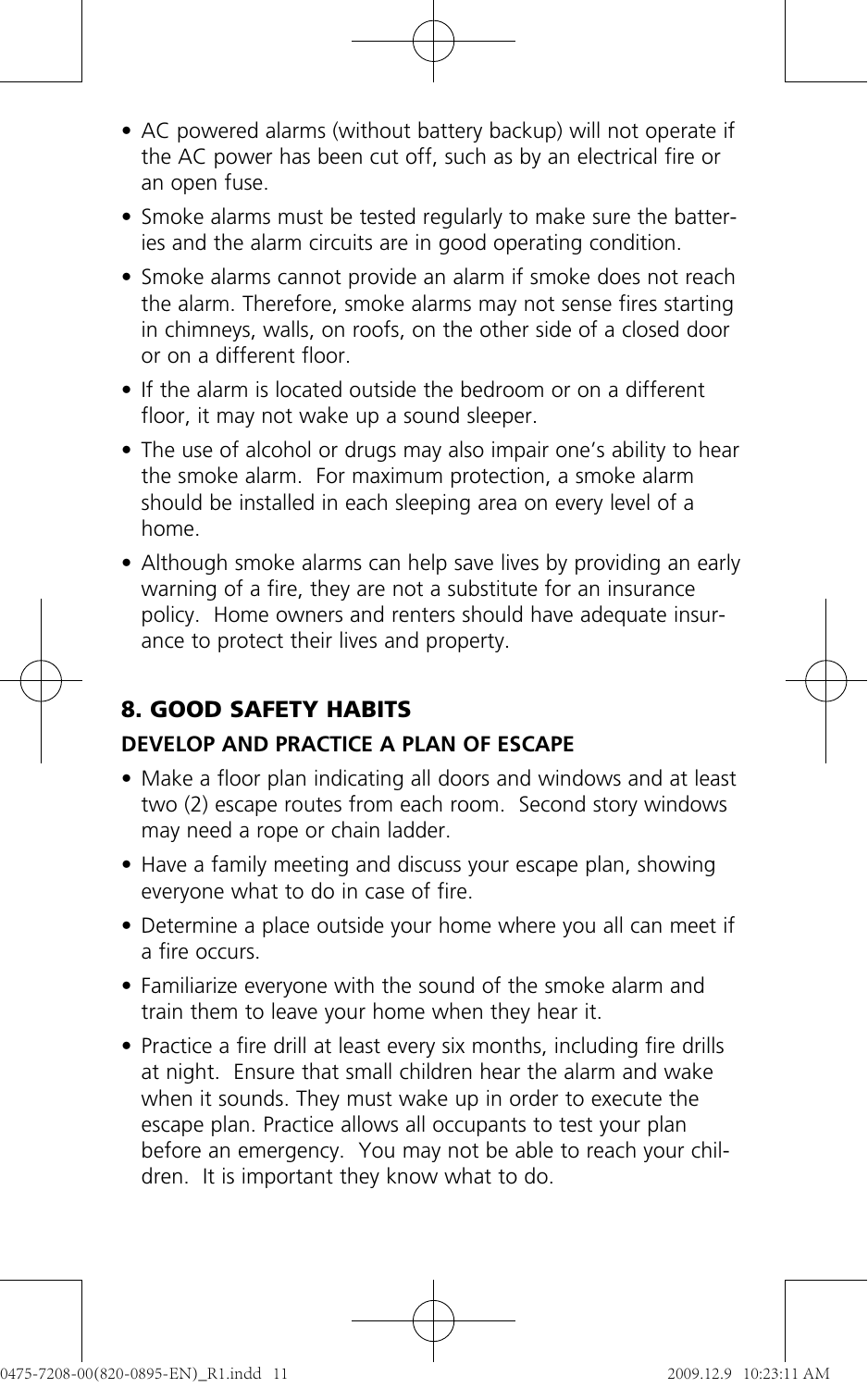- Install and maintain fire extinguishers on every level of the home and in the kitchen, basement and garage. Know how to use a fire extinguisher prior to an emergency.
- Current studies have shown smoke alarms may not awaken all sleeping individuals, and that it is the responsibility of individuals in the household that are capable of assisting others to provide assistance to those who may not be awakened by the alarm sound, or to those who may be incapable of safely evacuating the area unassisted.

#### **WHAT TO DO WHEN THE ALARM SOUNDS**

- Alert small children in the home.
- Leave immediately by your escape plan. Every second counts, so don't waste time getting dressed or picking up valuables.
- In leaving, don't open any inside door without first feeling its surface. If hot, or if you see smoke seeping through cracks, don't open that door! Instead, use your alternate exit. If the inside of the door is cool, place your shoulder against it, open it slightly and be ready to slam it shut if heat and smoke rush in.
- Stay close to the floor if the air is smoky. Breathe shallowly through a cloth, wet if possible.
- Once outside, go to your selected meeting place and make sure everyone is there.
- Call the fire department from your neighbor's home not from yours!
- Don't return to your home until the fire officials say that it is all right to do so.

There are situations where a smoke alarm may not be effective to protect against fire as noted by the NFPA and UL. For instance:

- a) smoking in bed
- b) leaving children home alone
- c) cleaning with flammable liquids, such as gasoline

d) fires where the victim is intimate with a flaming initiated fire; for example, when a person's clothes catch fire while cooking e) fires where the smoke is prevented from reaching the detector due to a closed door or other obstruction f) incendiary fires where the fire grows so rapidly that an occupant's egress is blocked even with properly located detectors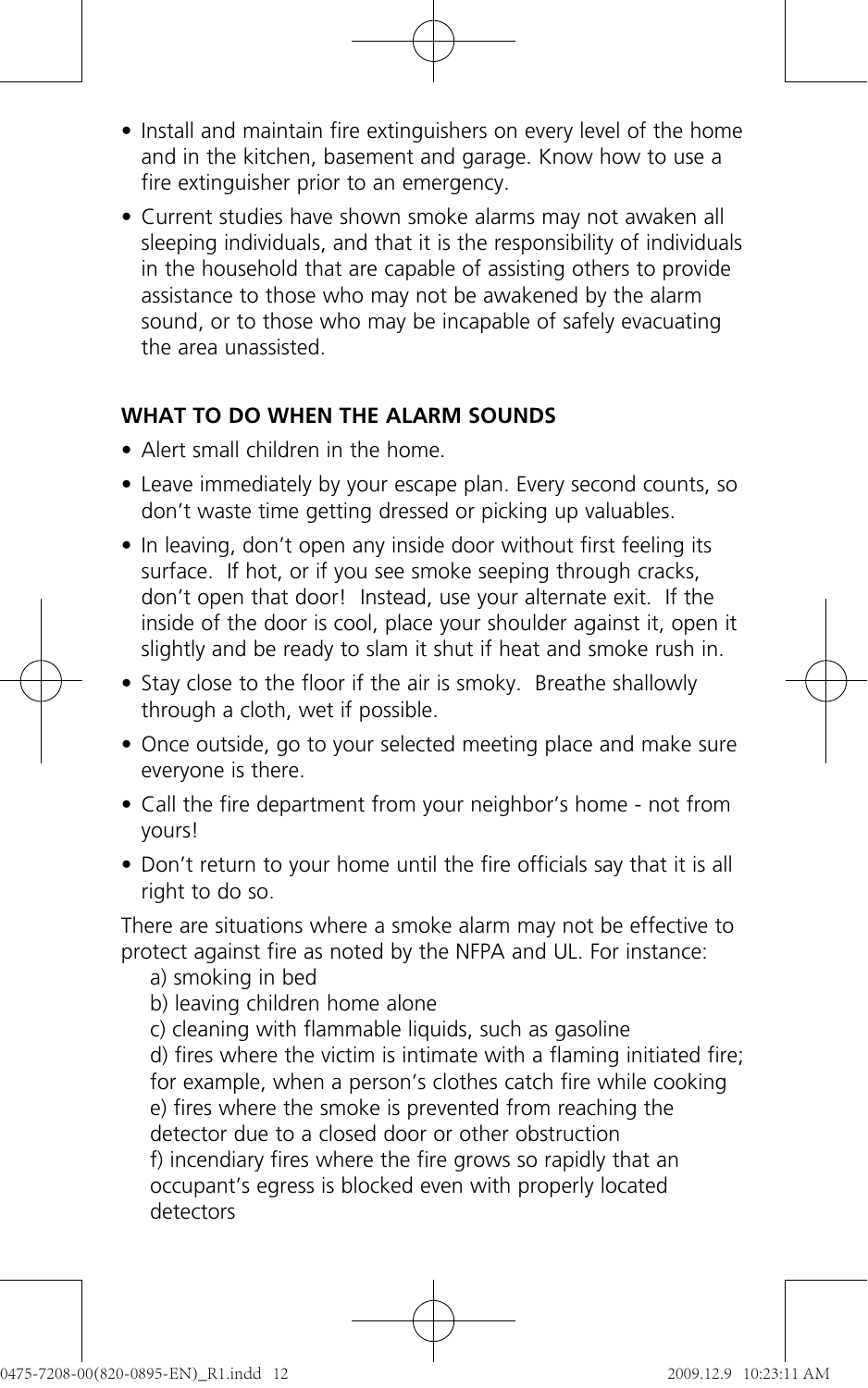# **9. NRC INFORMATION**

The ionization portion of this smoke alarm uses a very small amount of a radioactive element in the sensing chamber to enable detection of visible and invisible combustion products. The radioactive element is safely contained in the chamber and requires no adjustments or maintenance. This smoke alarm meets or exceeds all government standards. It is manufactured and distributed under license from the U.S. Nuclear Regulatory Commission.

# **10. NFPA REQUIRED PROTECTION**

The National Fire Protection Association's Standard 72 provides the following information:

Smoke Detection - Where required by applicable laws, codes, or standards for the specified occupancy, approved single- and multiple-station smoke alarms shall be installed as follows: (1) In all sleeping rooms Exception: Smoke alarms shall not be required in sleeping rooms in existing one- and two-family dwelling units. (2) Outside of each separate sleeping area, in immediate vicinity of the sleeping rooms. (3) On each level of the dwelling unit, including basements Exception: In existing one- and two-family dwelling units, approved smoke alarms powered by batteries are permitted.

Smoke Detection - Are More Smoke Alarms Desirable? The required number of smoke alarms might not provide reliable early warning protection for those areas separated by a door from the areas protected by the required smoke alarms. For this reason, it is recommended that the householder consider the use of additional smoke alarms for those areas for increased protection. The additional areas include the basement, bedrooms, dining room, furnace room, utility room, and hallways not protected by the required smoke alarms. The installation of the smoke alarms in the kitchen, attic (finished or unfinished), or garage is normally not recommended, as these locations occasionally experience conditions that can result in improper operation.

This equipment should be installed in accordance with the National Fire Protection Association's Standard 72 (NFPA, Batterymarch Park, Quincy, MA 02269).

NOTIFY YOUR LOCAL FIRE DEPARTMENT AND INSURANCE COMPANY OF YOUR SMOKE ALARM INSTALLATION.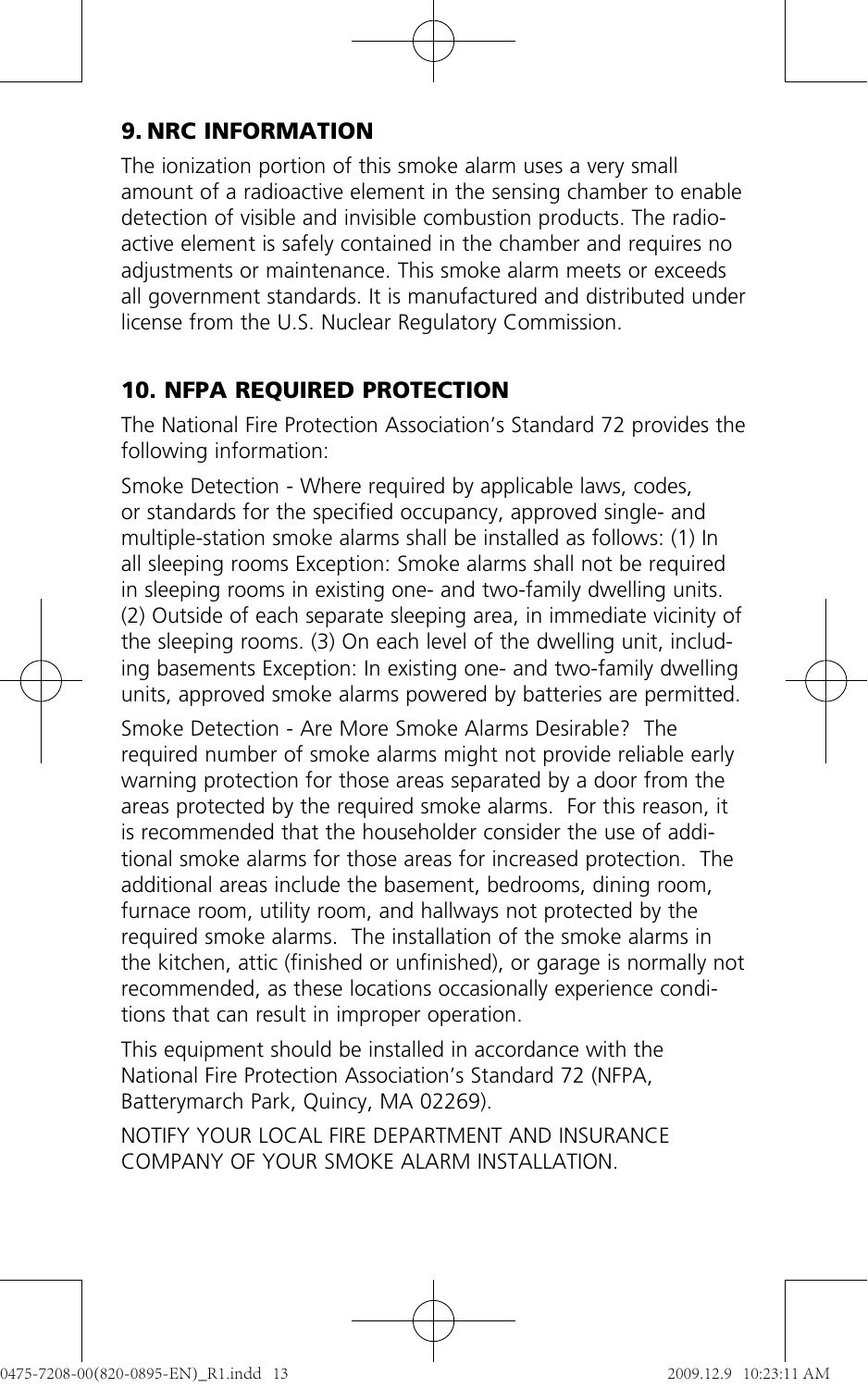## **11. CAUTION (AS REQUIRED BY THE CALIFORNIA STATE FIRE MARSHAL)**

"Early warning fire detection is best achieved by the installation of fire detection equipment in all rooms and areas of the household as follows. A smoke alarm installed in each separate sleeping area (in the vicinity of, but outside of the bedrooms), and heat or smoke alarms in the living rooms, dining rooms, bedrooms, kitchens, hallways, attics, furnace rooms, closets, utility and storage rooms, basements and attached garages".

## **12. SERVICE AND WARRANTY**

If after reviewing this manual you feel that your smoke alarm is defective in any way, do not tamper with the unit. Return it for servicing to: KIDDE Safety, 1016 Corporate Park Dr., Mebane, NC 27302. 1-800-880-6788 (See Warranty for in-warranty returns).